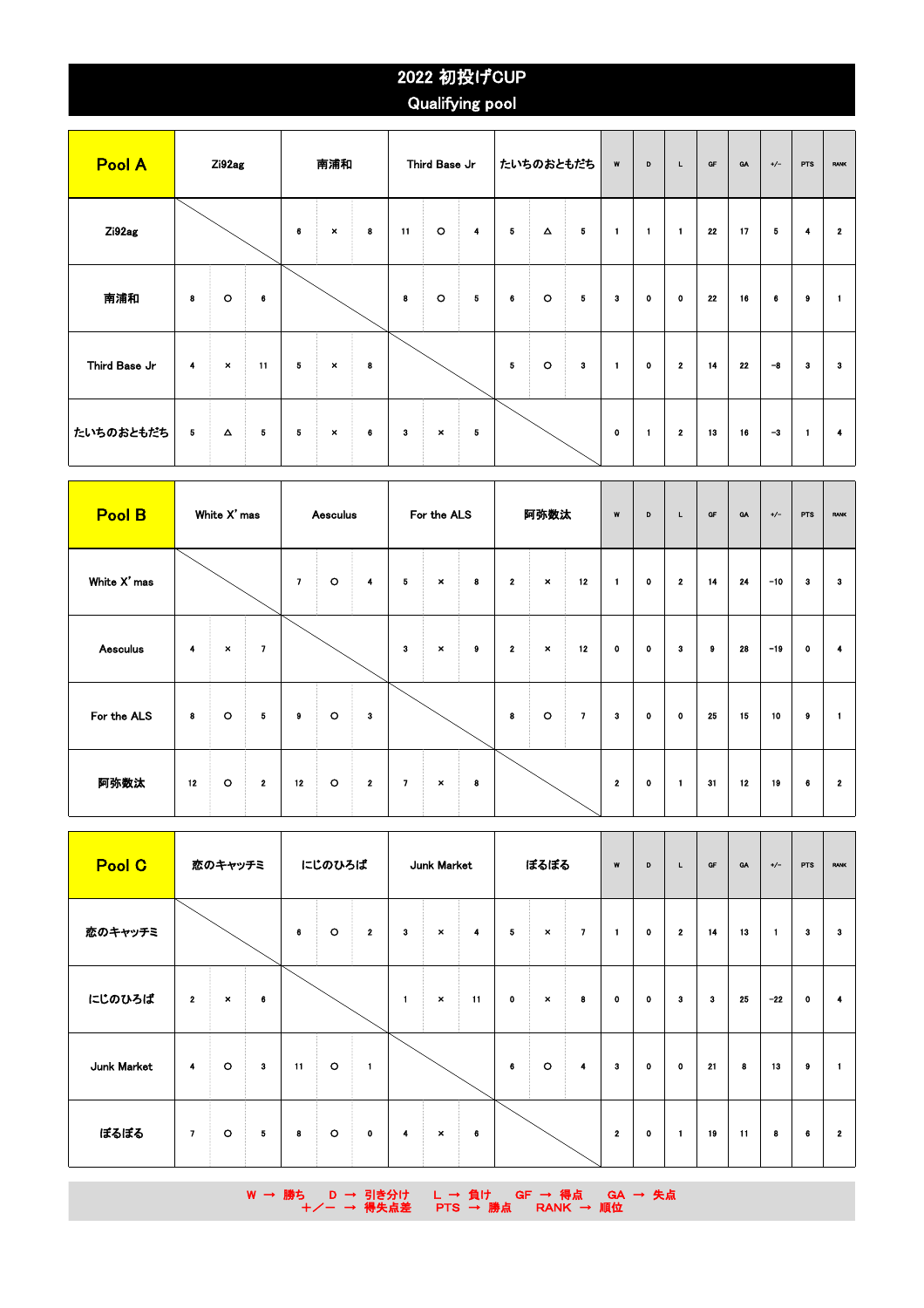## 2022 初投げCUP Qualifying pool

| <b>Pool D</b>       | 流山どんぐり一ず  |         |          | カタコイオオメ<br><b>U.C.Ablazers</b> |                |           |    |                |              |              | <b>Wild Beast</b> |           | W            | D           | L.             | <b>QF</b> | <b>GA</b> | $+/-$               | <b>PTS</b> | <b>RANK</b>  |
|---------------------|-----------|---------|----------|--------------------------------|----------------|-----------|----|----------------|--------------|--------------|-------------------|-----------|--------------|-------------|----------------|-----------|-----------|---------------------|------------|--------------|
| 流山どんぐりーず            |           |         |          | 3                              | $\pmb{\times}$ | $\pmb{9}$ | 6  | $\pmb{\times}$ | $\bf{8}$     | 6            | $\pmb{\times}$    | 10        | $\mathbf 0$  | $\bullet$   | $\mathbf{3}$   | 15        | 27        | $-12$               | 0          | 4            |
| カタコイオオメ             | $\bullet$ | $\circ$ | $\bf{3}$ |                                |                |           | 10 | $\circ$        | $\mathbf{7}$ | $\mathbf{3}$ | $\pmb{\times}$    | $\bf{6}$  | $\mathbf{2}$ | $\mathbf 0$ | $\blacksquare$ | 22        | 16        | $\ddot{\mathbf{6}}$ | 6          | $\mathbf{2}$ |
| <b>U.C.Ablazers</b> | 8         | $\circ$ | $\bf{6}$ | $\mathbf{7}$                   | $\pmb{\times}$ | 10        |    |                |              | 5            | $\pmb{\times}$    | $\pmb{9}$ | $\mathbf{1}$ | $\bullet$   | $\mathbf{2}$   | 20        | 25        | $-5$                | 3          | 3            |
| <b>Wild Beast</b>   | 10        | $\circ$ | 6        | 6                              | $\circ$        | $\bf{3}$  | 9  | $\circ$        | $\bf 5$      |              |                   |           | 3            | $\bullet$   | $\bullet$      | 25        | 14        | 11                  | 9          | $\mathbf{1}$ |

| Pool E        | Madhatter    |         |                         | <b>Team Plus One</b><br>BeA |                |   |              |                |                          | ひーろーず。         |                       | W              | D            | Щ.             | <b>OF</b>    | GA        | $+/-$ | <b>PTS</b> | <b>RANK</b>             |                      |
|---------------|--------------|---------|-------------------------|-----------------------------|----------------|---|--------------|----------------|--------------------------|----------------|-----------------------|----------------|--------------|----------------|--------------|-----------|-------|------------|-------------------------|----------------------|
| Madhatter     |              |         |                         | 4                           | $\pmb{\times}$ | 6 | 4            | $\pmb{\times}$ | $\overline{\phantom{a}}$ | $\blacksquare$ | $\boldsymbol{\times}$ | $\bullet$      | $\mathbf 0$  | $\bullet$      | $\mathbf{3}$ | $\bullet$ | 22    | $-13$      | $\mathbf 0$             | $\blacktriangleleft$ |
| Team Plus One | 6            | $\circ$ | $\overline{\mathbf{4}}$ |                             |                |   | $\mathbf{3}$ | $\pmb{\times}$ | 6                        | 3              | $\pmb{\times}$        | $\overline{7}$ | $\mathbf{1}$ | $\mathbf 0$    | $\mathbf{2}$ | 12        | 17    | $-5$       | з                       | з                    |
| <b>BeA</b>    | $\mathbf{7}$ | $\circ$ | $\overline{4}$          | 6                           | $\circ$        | 3 |              |                |                          | $\bf{6}$       | $\blacktriangle$      | 6              | $\mathbf{2}$ | $\blacksquare$ | $\bullet$    | 19        | 13    | 6          | $\overline{ }$          | $\mathbf{2}$         |
| ひーろーず。        | 9            | $\circ$ | $\mathbf{1}$            | $\mathbf{7}$                | $\circ$        | 3 | 6            | $\Delta$       | 6                        |                |                       |                | $\bf{2}$     | $\blacksquare$ | $\mathbf 0$  | 22        | 10    | 12         | $\overline{\mathbf{z}}$ | $\mathbf{1}$         |

| <b>Pool F</b>      | 初手ガリガリくん |                           |           | Face Two Face<br><b>UrotaS</b> |         |              |   |                |                | れいなとめりあとそ<br>の仲間たち |                           | W  | D            | L.           | GF                      | <b>GA</b> | $+/-$ | <b>PTS</b> | <b>RANK</b> |              |
|--------------------|----------|---------------------------|-----------|--------------------------------|---------|--------------|---|----------------|----------------|--------------------|---------------------------|----|--------------|--------------|-------------------------|-----------|-------|------------|-------------|--------------|
| 初手ガリガリくん           |          |                           |           | 9                              | $\circ$ | 3            | 9 | $\circ$        | $\overline{4}$ | $\boldsymbol{9}$   | $\circ$                   | 5  | 3            | $\mathbf{0}$ | $\mathbf 0$             | 27        | 12    | 15         | 9           | 1            |
| Face Two Face      | 3        | $\boldsymbol{\mathsf{x}}$ | $\pmb{9}$ |                                |         |              | 3 | $\pmb{\times}$ | $\overline{ }$ | $\mathbf{2}$       | $\boldsymbol{\mathsf{x}}$ | 11 | $\mathbf 0$  | $\bullet$    | 3                       | 8         | 27    | $-19$      | $\mathbf 0$ | 4            |
| <b>UrotaS</b>      | 4        | $\pmb{\times}$            | $\bf{9}$  | $\mathbf{7}$                   | $\circ$ | 3            |   |                |                | 4                  | $\boldsymbol{\times}$     | 8  | $\mathbf{1}$ | $\mathbf 0$  | $\overline{\mathbf{2}}$ | 15        | 20    | $-5$       | з           | з.           |
| れいなとめりあとそ<br>の仲間たち | 5        | $\pmb{\times}$            | $\bullet$ | 11                             | $\circ$ | $\mathbf{2}$ | 8 | $\circ$        | 4              |                    |                           |    | $\mathbf{2}$ | $\mathbf 0$  | $\mathbf{1}$            | 24        | 15    | $\bf{9}$   | 6           | $\mathbf{2}$ |

W → 勝ち D → 引き分け L → 負け GF → 得点 GA → 失点 +/- → 得失点差 PTS → 勝点 RANK → 順位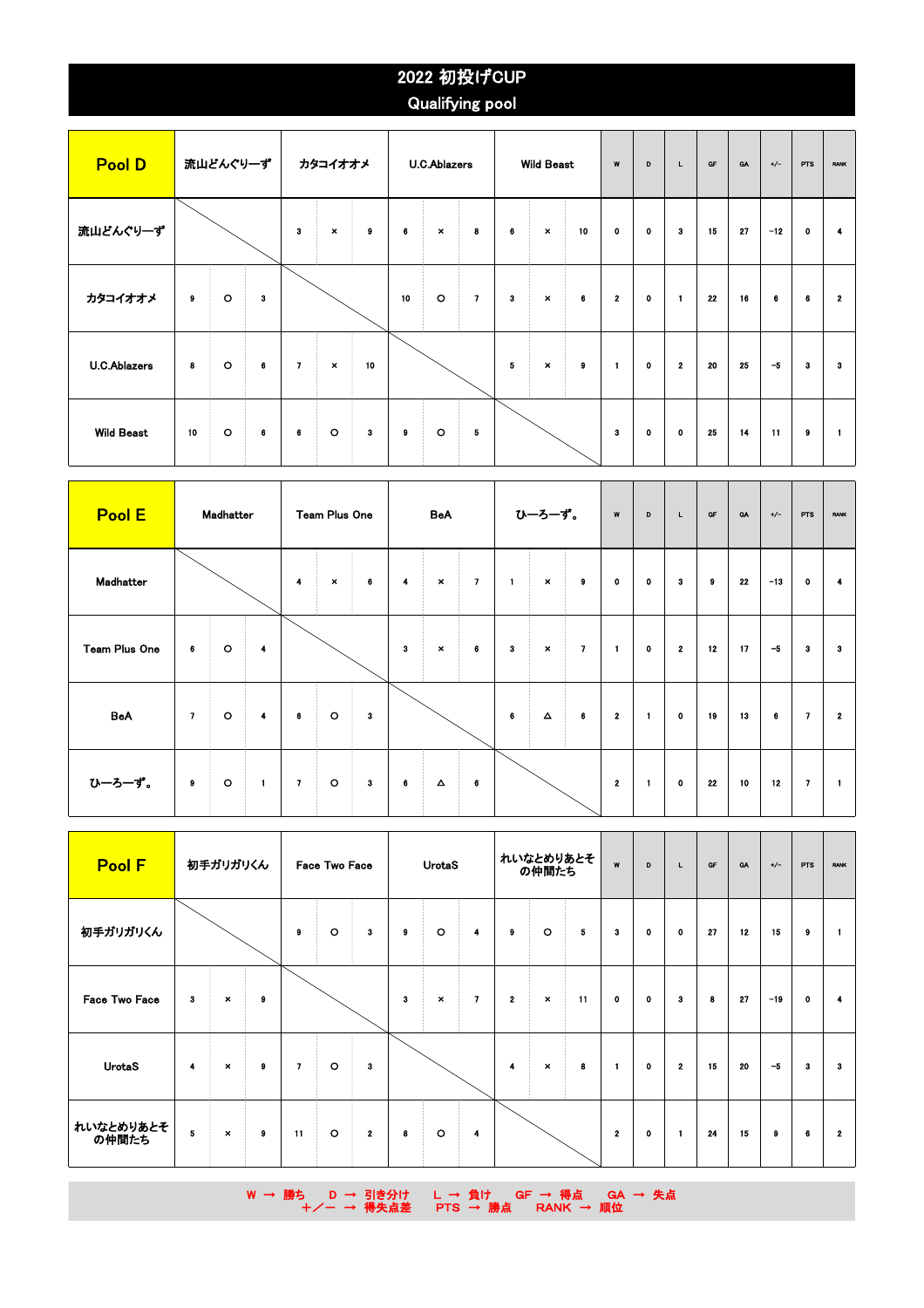|             |                      | 2022 初投げCUP          |                         |       |                  |    |                                            |                         |
|-------------|----------------------|----------------------|-------------------------|-------|------------------|----|--------------------------------------------|-------------------------|
|             |                      | Temporary ranking    |                         |       |                  |    |                                            |                         |
| Pool        | Rank                 | <b>Team Name</b>     | <b>PTS</b>              | $+/-$ | GF               | GA |                                            | <b>Temporary Rank</b>   |
| A           |                      | 南浦和                  | 9                       | 6     | 22               | 16 |                                            | 5                       |
| B           |                      | For the ALS          | 9                       | 10    | 25               | 15 |                                            | 4                       |
| $\mathbf C$ |                      | <b>Junk Market</b>   | 9                       | 13    | 21               | 8  | $\mathbf{1}$<br>$\mathsf{\mathsf{S}}$      | $\mathbf 2$             |
| D           | $\mathbf{1}$         | <b>Wild Beast</b>    | 9                       | 11    | 25               | 14 | $\bf 6$                                    | 3                       |
| Е           |                      | ひーろーず。               | $\overline{7}$          | 12    | 22               | 10 |                                            | 6                       |
| F           |                      | 初手ガリガリくん             | 9                       | 15    | 27               | 12 |                                            | 1                       |
| A           |                      | Zi92ag               | 4                       | 5     | 22               | 17 |                                            | 12                      |
| в           |                      | 阿弥数汰                 | 6                       | 19    | 31               | 12 | $\overline{\mathbf{z}}$                    | $\pmb{8}$               |
| C           | $\mathbf 2$          | ぼるぼる                 | 6                       | 8     | 19               | 11 | $\mathsf{\mathsf{S}}$                      | 10                      |
| D           |                      | カタコイオオメ              | 6                       | 6     | 22               | 16 | $\mathbf{1}$                               | 11                      |
| Е           |                      | <b>BeA</b>           | $\overline{\mathbf{z}}$ | 6     | 19               | 13 | $\mathbf 2$                                | $\overline{\mathbf{z}}$ |
| F           |                      | れいなとめりあとその仲間たち       | 6                       | 9     | 24               | 15 |                                            | $\boldsymbol{9}$        |
| A           |                      | Third Base Jr        | 3                       | $-8$  | 14               | 22 |                                            | 17                      |
| в           |                      | White X' mas         | 3                       | $-10$ | 14               | 24 | $\mathbf{1}$                               | 18                      |
| C           |                      | 恋のキャッチミ              | 3                       | 1     | 14               | 13 | 3<br>\$                                    | 13                      |
| D           | 3                    | <b>U.C.Ablazers</b>  | 3                       | $-5$  | 20               | 25 | $\mathbf{1}$                               | 14                      |
| E           |                      | <b>Team Plus One</b> | 3                       | $-5$  | 12               | 17 | 8                                          | 16                      |
| F           |                      | <b>UrotaS</b>        | $\mathbf{3}$            | $-5$  | 15               | 20 |                                            | 15                      |
| A           |                      | たいちのおともだち            | 1                       | $-3$  | 13               | 16 |                                            | 19                      |
| В           |                      | <b>Aesculus</b>      | 0                       | $-19$ | $\boldsymbol{9}$ | 28 | $\mathbf{1}$                               | 22                      |
| C           |                      | にじのひろば               | 0                       | $-22$ | $\boldsymbol{3}$ | 25 | $\boldsymbol{9}$<br>$\mathsf{\mathcal{S}}$ | 24                      |
| D           | $\ddot{\phantom{a}}$ | 流山どんぐりーず             | 0                       | $-12$ | 15               | 27 | $\bf 2$                                    | $20\,$                  |
| Е           |                      | Madhatter            |                         | $-13$ | $\pmb{9}$        | 22 | $\overline{\mathbf{4}}$                    | 21                      |
| F           |                      | Face Two Face        | 0                       | $-19$ | $\bf8$           | 27 |                                            | 23                      |

□仮順位決定方法□

① 予選リーグ試合結果を反映させる。

② 予選リーグ内順位が同じ順位で決定する。(例:各Pool1位のチームより、仮順位1~6位を決定します。)

③ 勝ち点の多いチームを上位とする。

④ ③で決定しない場合、得失点差の多いチームを上位とする。

⑤ ④で決定しない場合、得点の多いチームを上位とする。

⑥ ⑤で決定しない場合、失点の少ないチームを上位とする。

⑦ ⑥で決定しない場合、事務局の抽選で決定する。

注意:1チームが決定しても、前の決定方法に戻ることは致しません。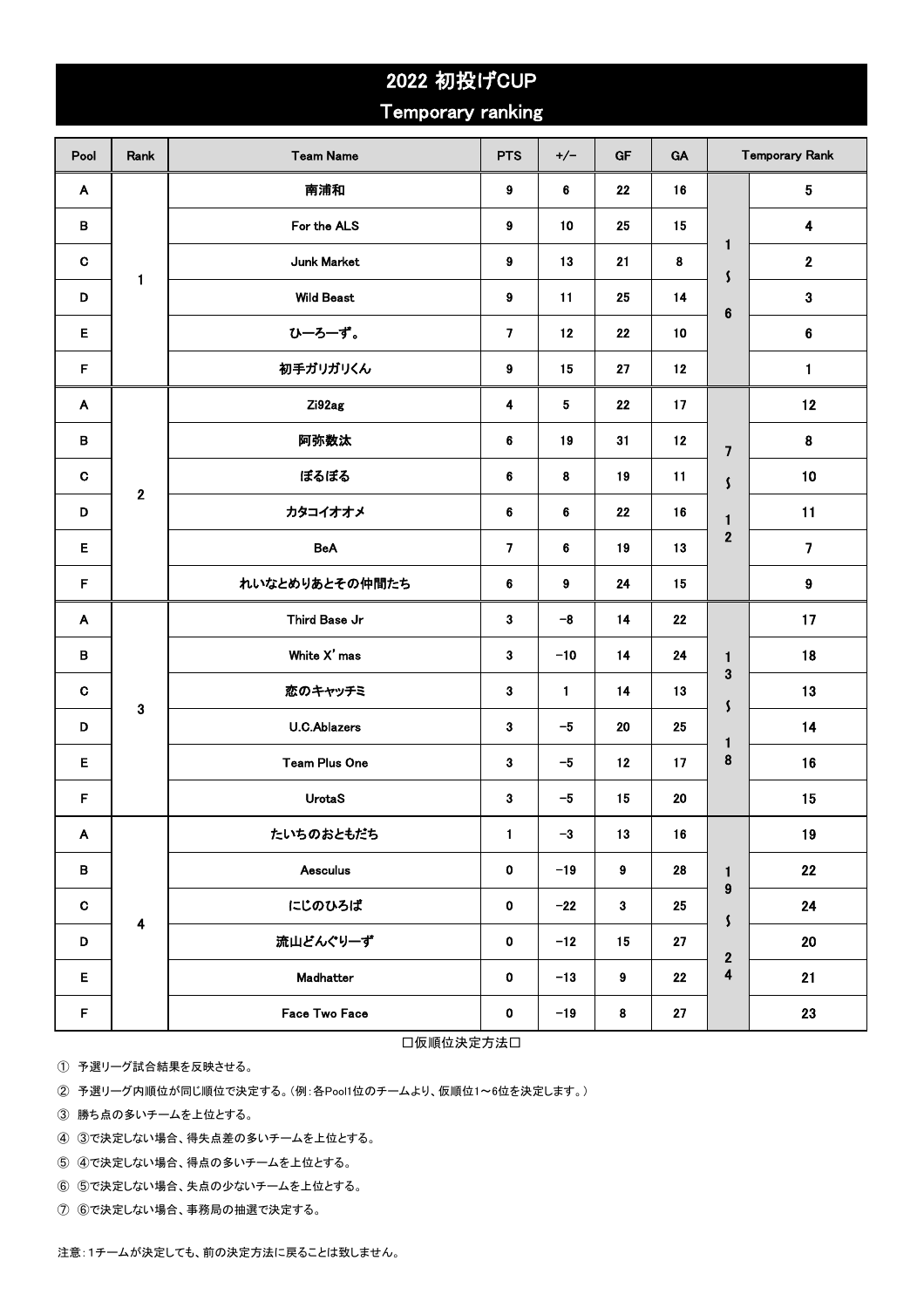